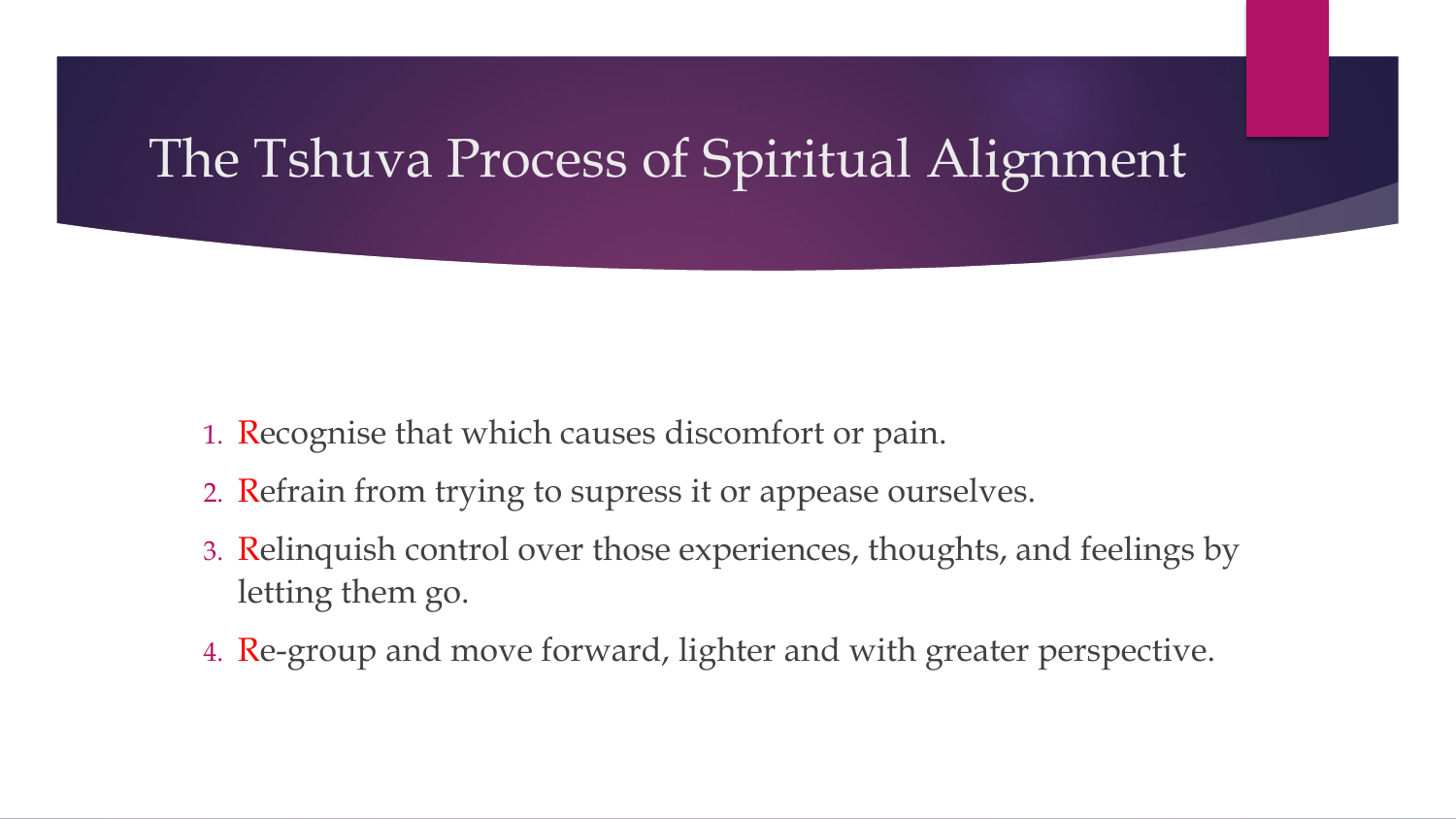1) Identify one time, a time in your life where everything came together, where you felt a true sense of contentment, a time you wanted to last.

> 2) Imagine being at your 100<sup>th</sup> birthday party. What you would WANT your chosen person to say about you and your life (NOT what you think they'll say).

3) What would you say about yourself and your life right now? What would you say about yourself and your life?